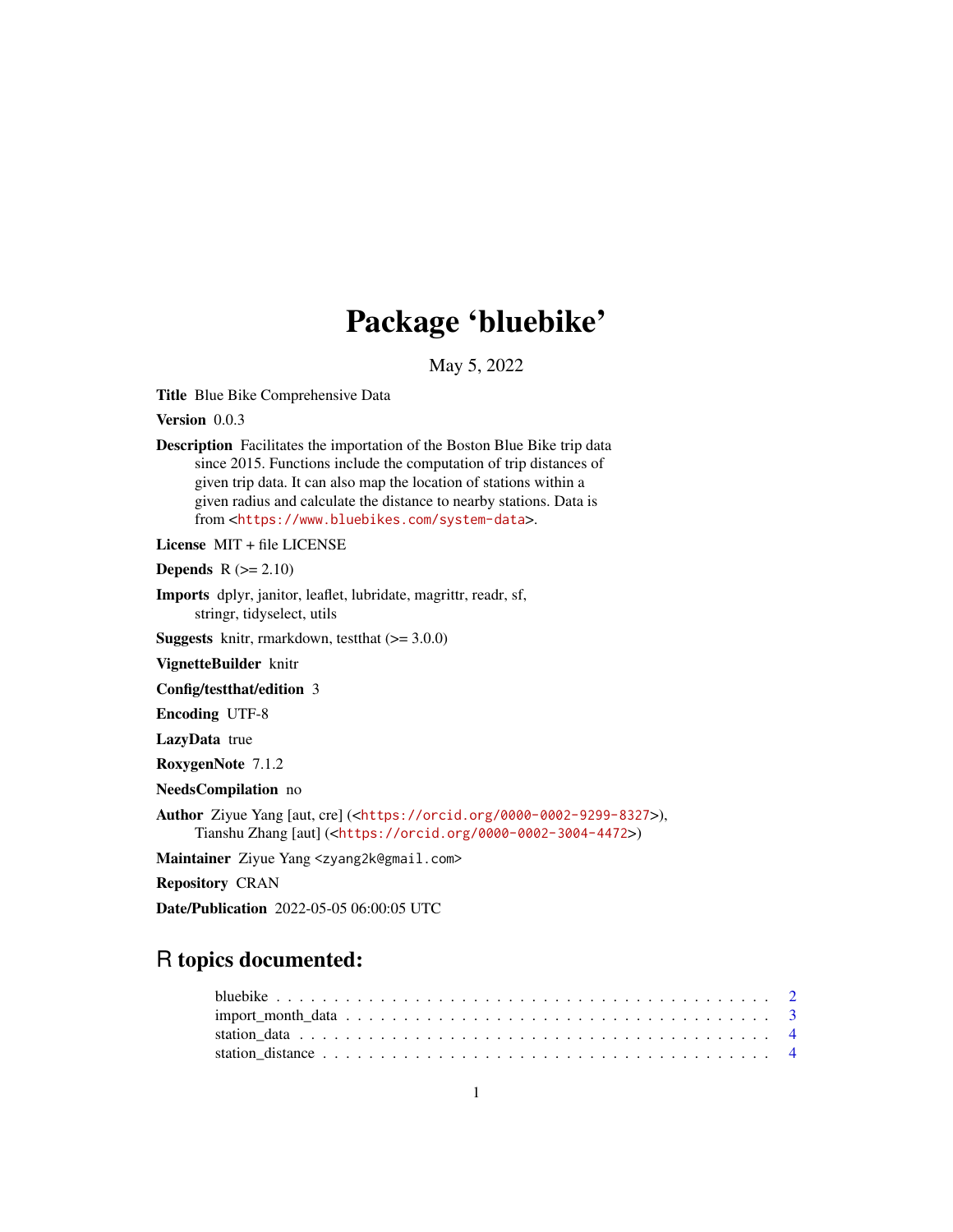#### <span id="page-1-0"></span>2 bluebike

| Index |  |
|-------|--|
|       |  |
|       |  |

bluebike *bluebike - A Data Package for Bluebike Users*

#### Description

bluebike includes functions and dataset that aids bluebike users to retrieve data and perform data wrangling and visualizations

#### Details

This package includes data from the Boston Blue Bike trip history data acquired from the [Blue](https://www.bluebikes.com/system-data) [Bikes System Data.](https://www.bluebikes.com/system-data) The users can import all monthly trip history data from 2020 to 2022 into a cleaned data set that can easily be used for data analysis. The package also includes a sample data set that includes 1000 sampled trip history from Feb. 2022, and a full data set that contains information about all available stations. The package also serves as a visualization tool for user to browse for closest stations as well as trip-planning via computing trip distances.

Available functions are:

- import\_month\_data Takes in numeric year/month values and imports data from [Blue Bikes System Data](https://www.bluebikes.com/system-data) for the specified time
- station\_distance Returns stations with distance in ascending order given the user's current location
- station\_radius Plots the position of the stations within walking distance (500 m), and present the basic information about the stations via leaflet
- trip\_distance Computes the geographical distance between the start and end stations

Available datasets are:

- trip\_history\_sample A sample of 1000 trip data entries from February 2022
- station\_data

A dataset that includes identification, position, and other basic information about bluebike stations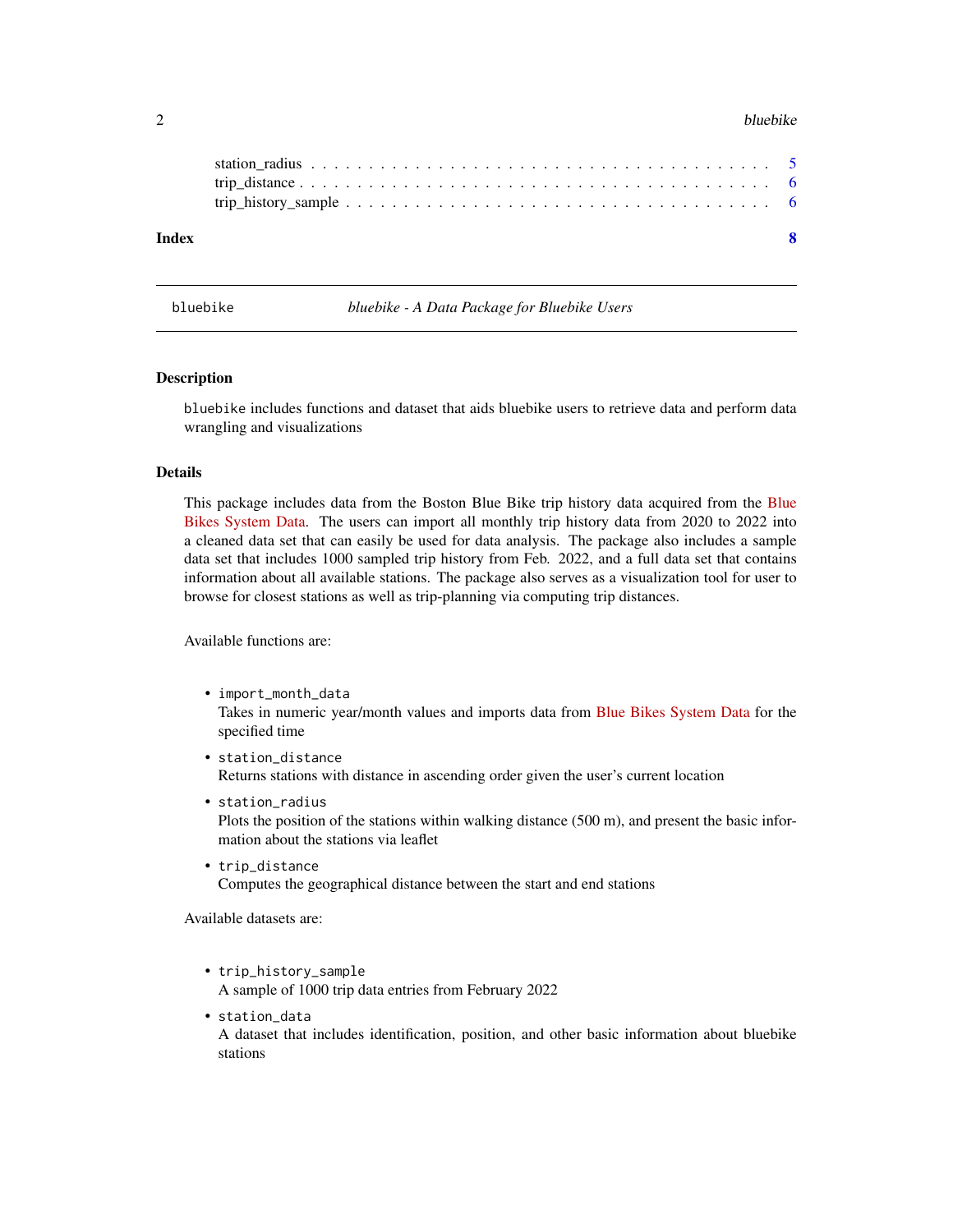#### <span id="page-2-0"></span>import\_month\_data 3

#### Examples

```
library(dplyr)
# Find most used stations:
stations <- trip_history_sample %>%
  group_by(`start_station_name`) %>%
  summarize(trips_from = n())
head(stations)
```
import\_month\_data *Import monthly data from bluebike system data*

#### Description

This function takes in numeric year/month values and imports data for the specified time

#### Usage

```
import_month_data(year, month)
```
#### Arguments

| year  | numeric value of year  |
|-------|------------------------|
| month | numeric value of month |

#### Value

A spec\_tbl\_df object

#### Examples

```
# Pull Jan., 2015 data from web
library(dplyr)
jan_2015 <- import_month_data(2015, 1)
```

```
# Pull first quarter of 2015 data from web
spring2015 <- c(1, 2, 3)quarter_1_2015 <- lapply(spring2015, import_month_data, year = 2015)
quarter_1_2015 <- bind_rows(quarter_1_2015)
```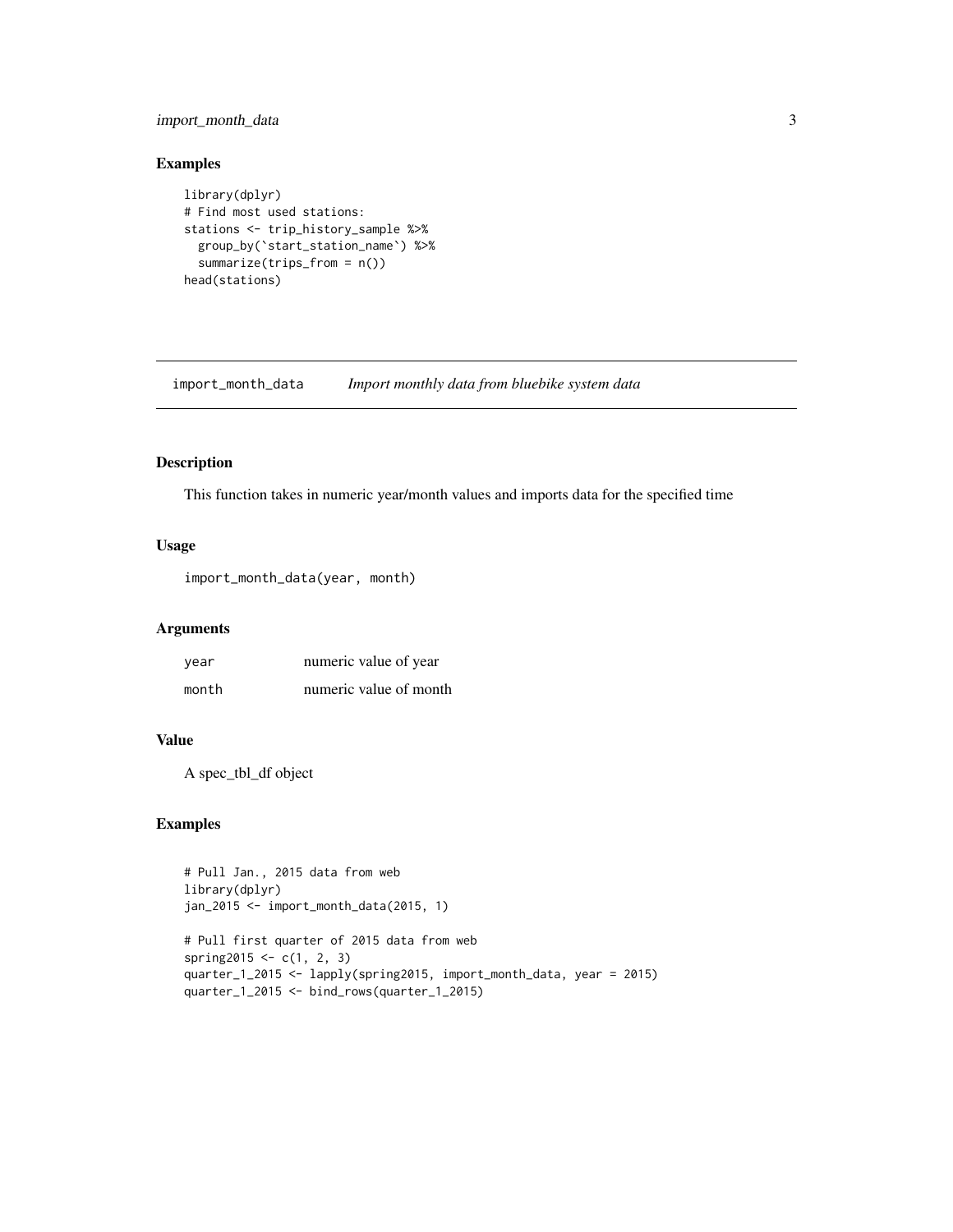<span id="page-3-0"></span>

#### Description

A dataset that includes identification, position, and other basic information about bluebike stations

#### Usage

station\_data

#### Format

A data frame of 423 rows and 8 columns

number Station ID name Station name latitude Latitude of the station longitude Longitude of the station district District of the station public Character vector showing if a station is public total\_docks The number of docks at each station

deployment\_year The year that the station was put into work

#### Source

The original source of the data are bluebikes system data retrieved from [https://www.bluebikes.](https://www.bluebikes.com/system-data) [com/system-data](https://www.bluebikes.com/system-data)

station\_distance *Compute the distance from stations given current location*

#### Description

This function returns stations with distance in ascending order given the user's current location

#### Usage

```
station_distance(long, lat)
```
#### Arguments

| long | longtitude of user location |
|------|-----------------------------|
| lat  | latitude of user location   |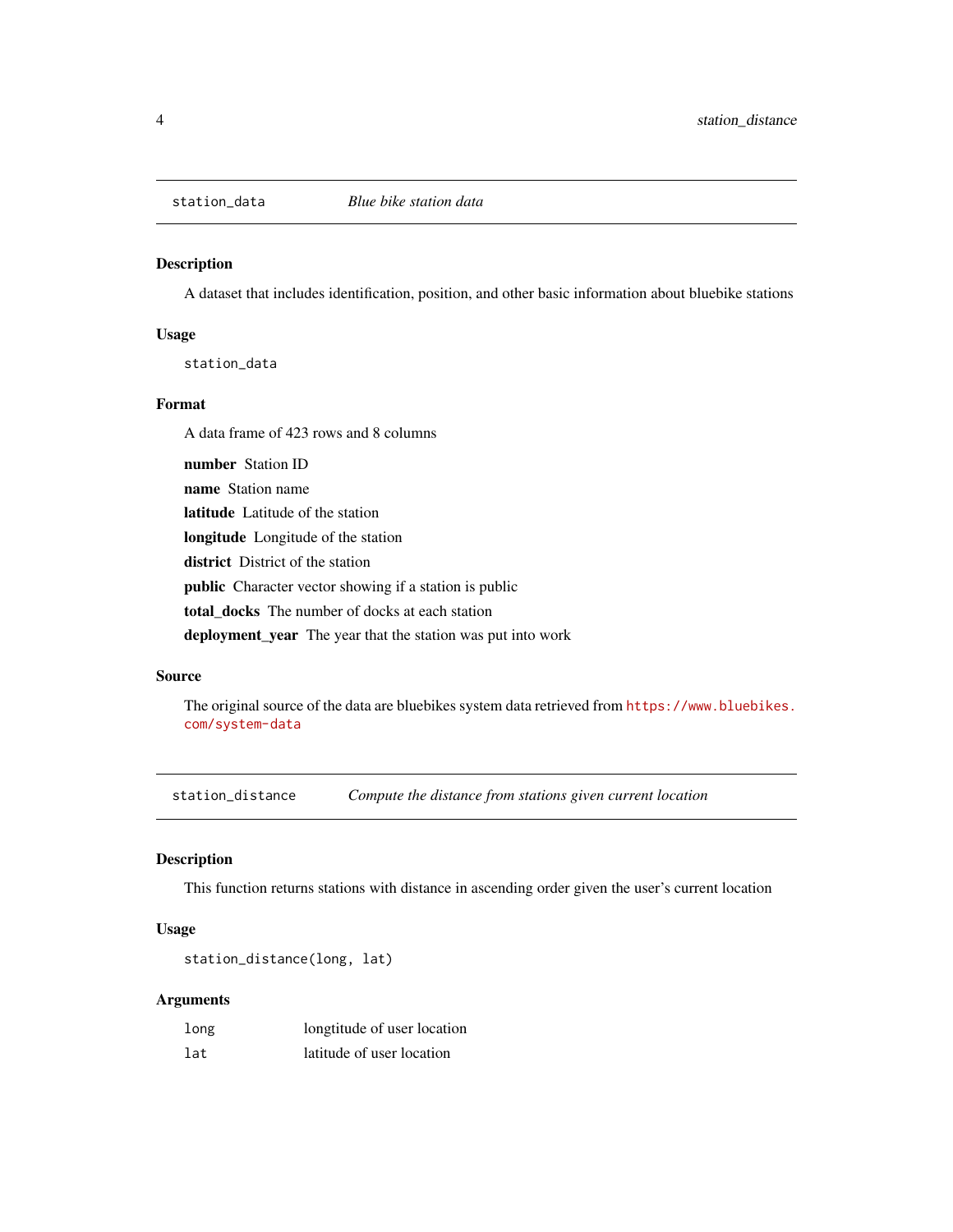#### <span id="page-4-0"></span>station\_radius 5

#### Value

a tbl\_df object showing the distance between the user and top five closest stations with ID, name, number of docks, and position

#### Examples

# Calculate distance for user at (-71.11467361, 42.34414899) and show the closest five stations top\_5\_station <- head(station\_distance(-71.11467361, 42.34414899), 5)

station\_radius *Plot bike stations within a given radius*

#### Description

This function plots the position of the stations within walking distance

#### Usage

```
station_radius(long, lat, r = 1000)
```
#### Arguments

| long | numeric value of longitude            |
|------|---------------------------------------|
| lat  | numeric value of latitude             |
|      | numeric value of set radius in meters |

#### Value

A leaflet map

#### Examples

```
# Show user at (-71.11467, 42.34415) and set the radius to 500 m
station_radius(long = -71.11467, lat = 42.34415, r = 2000)
```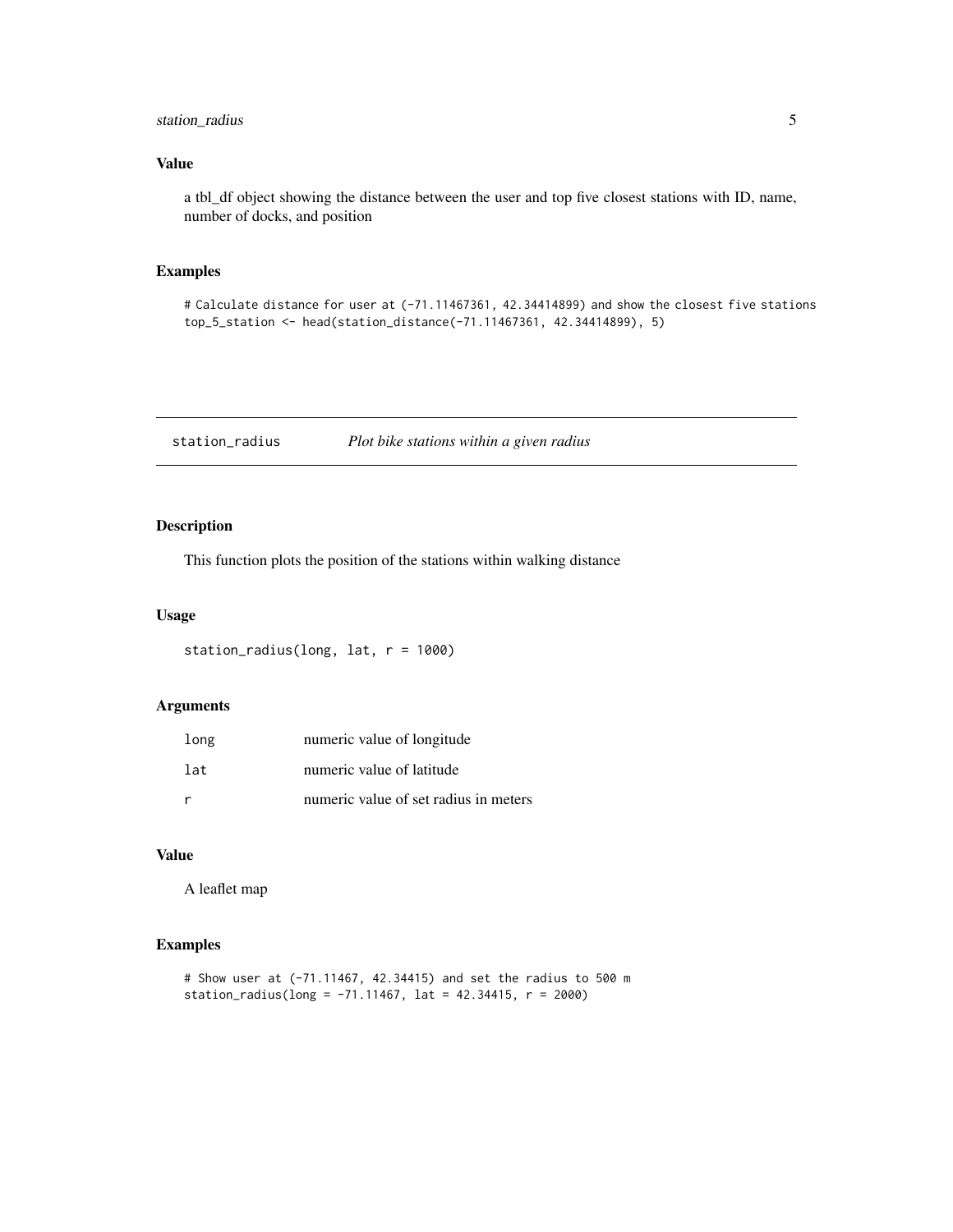#### Description

This function computes the geographical distance between the start and end stations for trips in a given dataset

#### Usage

```
trip_distance(data)
```
#### Arguments

data trip data pulled from the Blue Bike System data

#### Value

a tbl\_df object with an additional distance column

#### Examples

```
# Calculate distance for sample trip data
sample_distance <- trip_distance(trip_history_sample)$distance
```
trip\_history\_sample *Random 1000 samples from the Blue Bikes System Data website*

#### Description

a random sample of bluebike trip history data from February, 2022

#### Usage

trip\_history\_sample

#### Format

A data frame of 1,000 rows representing each sample of trip history

trip\_duration Trip duration of each trip measured in seconds

start\_time Start time and date of each trip

stop\_time Stop time and date of each trip

start\_station\_id The identification variable of the start station

start\_station\_name The name of the end station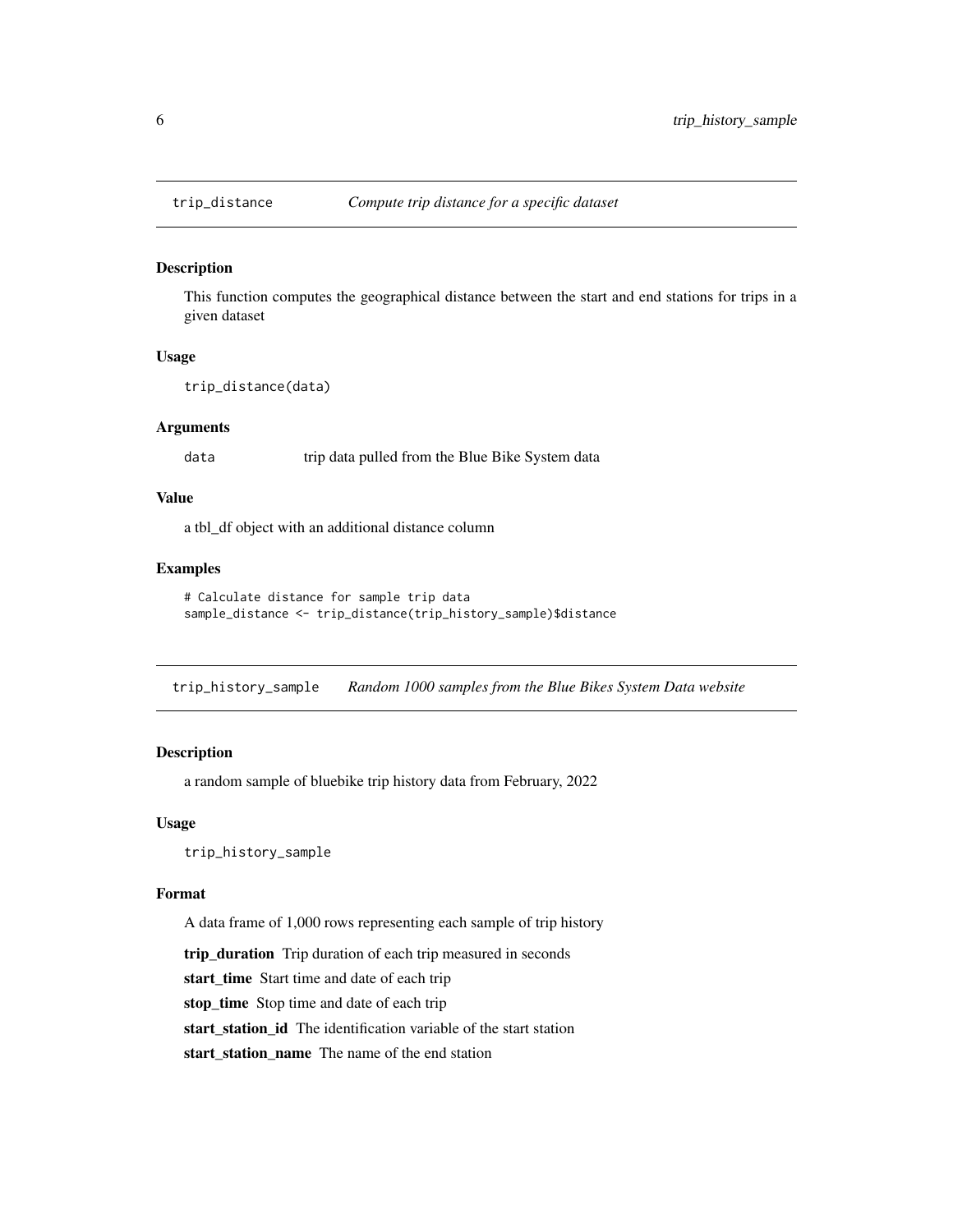start\_station\_latitude The latitude of the start station

start\_station\_longitude The longitude of the start station

end\_station\_id The identification variable of the end station

end\_station\_name The name of the end station

end\_station\_latitude The latitude of the end station

end\_station\_longitude The longitude of the start station

bike\_id The identification variable of the bike corresponding to each trip

user\_type Type of user in each trip (Casual = Single Trip or Day Pass user; Member = Annual or Monthly Member)

postal\_code Postal code of the user

#### Source

The original source of the data are bluebikes system data retrieved from [https://www.bluebikes.](https://www.bluebikes.com/system-data) [com/system-data](https://www.bluebikes.com/system-data)